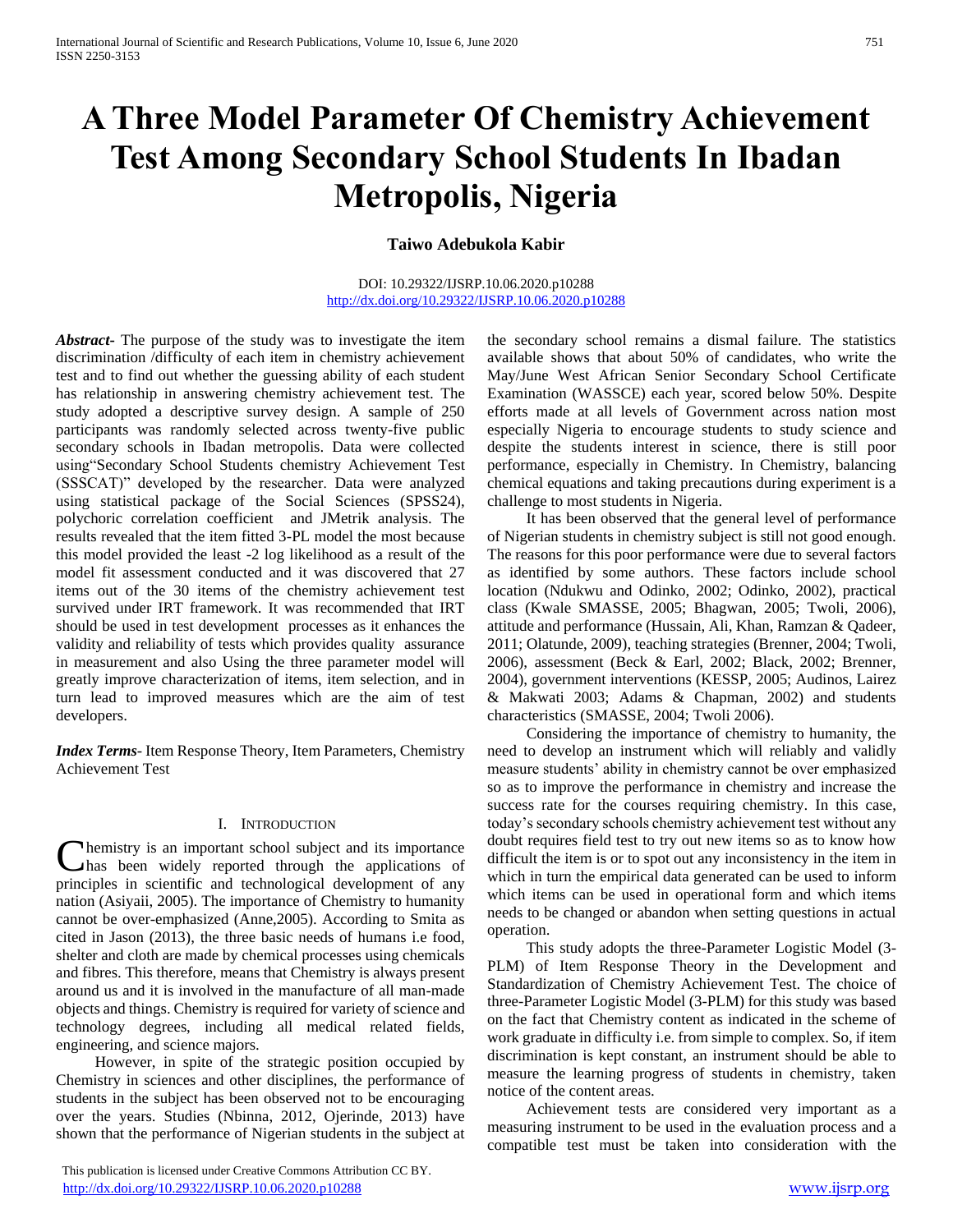psychological ability of the students. In order to reduce the low performance in achievement test in chemistry, the guessing ability of the students must be taken into account. Despite the fact that the item response theory are been used by test developers, attention has not been drawn towards the achievement tests used in secondary schools in measuring the presence or absence of identified trait of interest, considering the precision made by the instrument constructed most especially chemistry achievement test. In addition, there are few studies conducted in Nigeria that specifically looked at three parameter model of chemistry achievement test in relation to know connection between the latent ability a student has in answering an item. Thus, this study, was carried out to investigate the three parameter model in answering an item in achievement test in secondary school chemistry in Ibadan metropolis of Oyo state.

# II. LITERATURE REVIEW

# **Concept of Achievement Test**

 Achievement test has been used in different disciplines to assess or measure the cognitive capabilities of an individual on a particular instruction such an individual has been previously exposed to. It is a kind of test designed to assess current or present level of knowledge, skills, mastery or competency after a specific course of instruction (academic area). This kind of test is often used as an indicator of previous learning and is often used to predict future performance (lecture note on measurement and evaluation, 2017).

 In addition, Achievement test scores are often used in an educational system to determine the level of instruction for which a student is prepared. High achievement scores usually indicate a mastery of grade-level material, and the readiness for advanced instruction. Low achievement scores can indicate the need for remediation or repeating a course grade. The most common type of achievement test is a standardized test developed to measure skills and knowledge learned in a given grade level, usually through planned instruction, such as training or classroom instruction Achievement tests are often contrasted with tests that measure aptitude, a more general and stable cognitive trait (Hawaii Department of Education, 1999).

# **Concept of A Model Parameter**

 A parameter generally, is any characteristic that can help in defining or classifying a particular system (meaning an event, project, object, situation, etc.). That is, a parameter is an element of a system that is useful, or critical, when identifying the system, or when evaluating its performance, status, condition, etc (Kpolovie, 2010, 2011; Stephanie, 2013, Georgiev, 2008). Parameter has more specific meanings within various disciplines, including mathematics, computing and computer programming, engineering, statistics , logic and linguistics . Within and across these fields, careful distinction must be maintained of the different usages of the term parameter and of other terms often associated with it, such as argument, property, axiom, variable , function, attribute, etc. Statistically, a parameter is a quantity, such as a mean, that is calculated from data and describes a population (wikipedia).

 A model parameter is a configuration variable that is internal to the model and whose value can be estimated from data.

 This publication is licensed under Creative Commons Attribution CC BY. <http://dx.doi.org/10.29322/IJSRP.10.06.2020.p10288> [www.ijsrp.org](http://ijsrp.org/)

They are required by the model when making predictions. Their values define the skill of the model of researchers problem. They are estimated or learned from data and are often not set manually by the practitioner. They are often saved as part of the learned model. Parameters are key to machine learning algorithms and they are the part of the model that is learned from historical training data. In classical machine learning literature, we may think of the model as the hypothesis and the parameters as the tailoring of the hypothesis to a specific set of data. Often model parameters are estimated using an optimization algorithm, which is a type of efficient search through possible parameter values (Kpolove,2016).

#### **Concept of Item Response Theory**

 Item response theory is generally claimed as an improvement over classical test theory (CTT). For tasks that can be accomplished using Classical test theory, item response theory generally brings greater flexibility and provides more sophisticated information. Some applications, such as computerized adaptive testing, are enabled by item response theory and cannot reasonably be performed using only classical test theory. Another advantage of item response theory over classical test theory is that the more sophisticated information item response theory provides allows a researcher to improve the reliability of an assessment .Among other things, the purpose of item response theory is to provide a framework for evaluating how well assessments work, and how well individual items on assessments work. The most common application of item response theory is in education, where psychometricians use it for developing and designing exams, maintaining banks of items for exams, and equating the difficulties of items for successive versions of exams (for example, to allow comparisons between results over time), (Hambleton and Jones,1993, Ojerinde, 2013).

 According to, Thorpe and Favia (2012) describe item response theory (IRT) as a collection of measurement models that try to explain the connection between observed item responses on a scale and an underlying construct. IRT models are mathematical equations that specifically describe the association between subjects' levels on a latent variable and the probability of a particular response to an item, using a non-linear monotonic function (Hays *et al.*, 2009). As a measurement theory IRT aids to develop an educational measurement scale that has ratio scale, sample independent attributes and students' ability reported on both item and total instrument levels (Ani, 2014). IRT makes it possible to estimate and interpret item statistics referred to as parameters. In IRT, parameters of the persons are invariant across items, and parameters of the items are invariant in different populations of persons. Thus it brings greater flexibility and provides more sophisticated information which allows for the improvement of the reliability of an assessment (Ani, 2014).

 Item parameters in IRT are estimated directly using three logistic models instead of proportions (difficulty or threshold) and item-scale correlations (discrimination) (Adedoyin and Mokobi, 2013). In one-parameter logistic (1PL) model, items are only described by a single parameter in terms of location or difficulty (b) while the slopes (discrimination) are held constant. The twoparameter logistic (2PL) model not only checks for the item difficulty but also assess each item's level of discrimination between high and low ability students while the three-parameter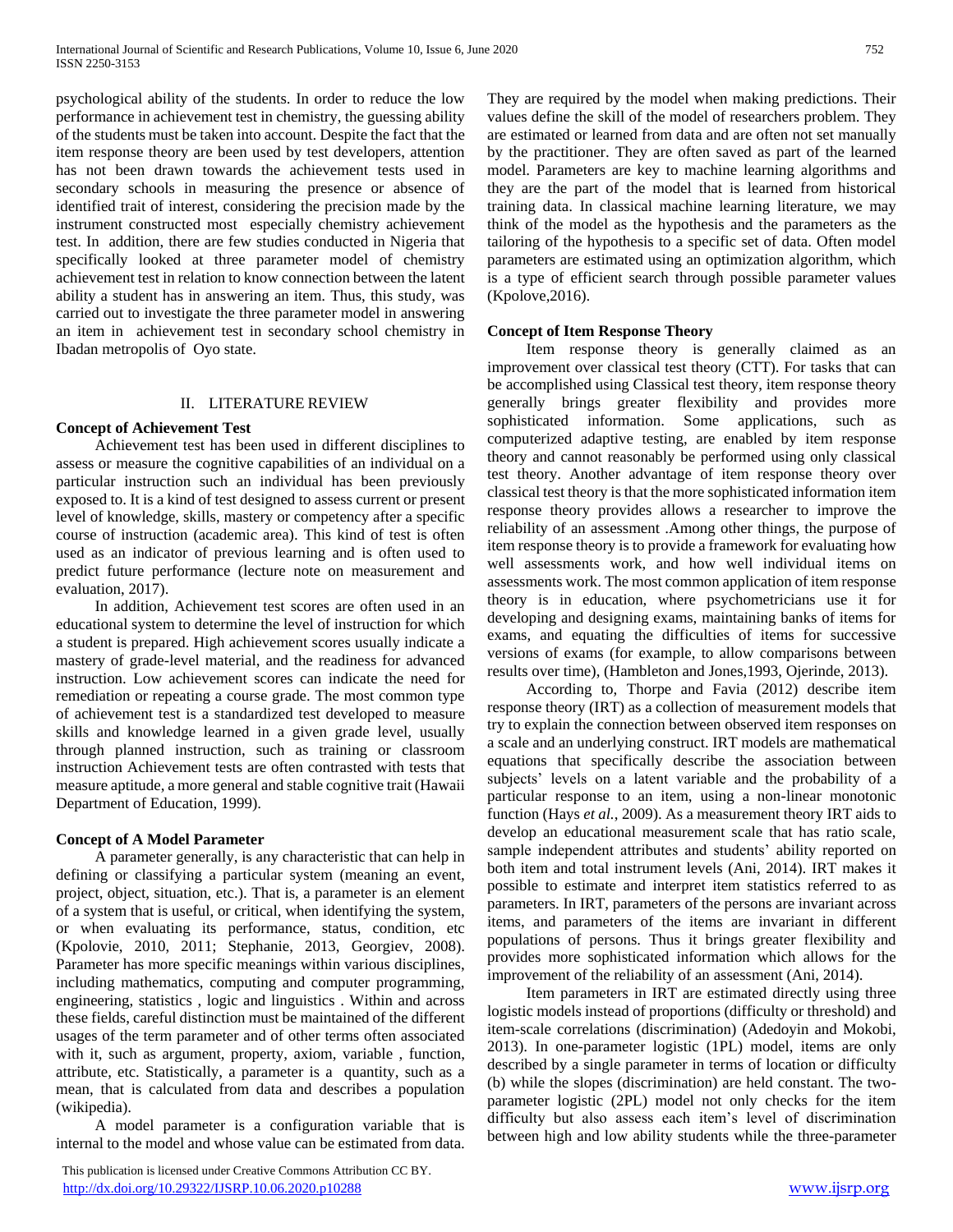logistic (3PL) model adds a third item parameter which is called pseudo-guessing parameter that reflects the probability that an examinee with a very low trait level will correctly answer an item solely by guessing. This according to Ani (2014) implies that students can through guessing answer an item correctly in an achievement test.

 Item response theory ( IRT) (also known as latent trait theory, strong true score theory, or modern mental test theory ) is a paradigm that is conceptual framework for the design, analysis, and scoring of tests , questionnaires, and similar instruments measuring abilities, attitudes, or other variables. It is a theory of testing based on the relationship between individuals' performances on a test item and the test takers' levels of performance on an overall measure of the ability that item was designed to measure. Several different statistical models are used to represent both item and test taker characteristics. Unlike simpler alternatives for creating scales and evaluating questionnaire responses, it does not assume that each item is equally difficult. This distinguishes item response theory from, for instance, Likert scaling, in which " All items are assumed to be replications of each other or in other words items are considered to be parallel instruments" . In comparism, item response theory treats the difficulty of each item (the item characteristic curves, or ICCs) as information to be incorporated in scaling items.It is based on the application of related mathematical models to testing data (Birbanum,1968).

 Furthermore, Item response theory is based on the idea that the probability of a correct or keyed response to an item is a mathematical function of person and item parameters . The person parameter is construed as (usually) a single latent trait or dimension. Examples include general intelligence or the strength of an attitude. Parameters on which items are characterized include their difficulty (known as "location" for their location on the difficulty range); discrimination (slope or correlation), representing how steeply the rate of success of individuals varies with their ability; and a pseudo-guessing parameter, characterizing the (lower) asymptote at which even the least able persons will score due to guessing (for instance, 25% for pure chance on a multiple choice item with four possible responses). In the same manner, Item response theory can be used to measure human behaviour in online social networks. The views expressed by different people can be aggregated to be studied using item response theory. Its use in classifying information as misinformation or true information has also been evaluated (Hambleton etal,1995).

 The conceptual basics, assumptions, and expansion of the basic premises of classical test theory have paved way for the construction of some outstanding psychometrically sound scales in the measurement practices of educational bodies in Africa; This is owing to the simplicity of interpretation which can usually be applied to testees achievement and aptitude test performance. Despite the popularity of classical item statistics as a fundamental part of standardized testing and measurement framework, it is fraught with many shortcomings. Among these are the values of standard item parameters that are not invariant across groups of test takers that vary in ability. The invariance characteristic of item parameters demands that the estimate of the parameter of an item across two or more groups of population that vary in ability must be the same (Emekene,2016).

 This publication is licensed under Creative Commons Attribution CC BY. <http://dx.doi.org/10.29322/IJSRP.10.06.2020.p10288> [www.ijsrp.org](http://ijsrp.org/)

 Item response theory is a model which expresses the probability of the relationship between an individual's answering an item and the underlying latent trait often called ability measured by the instrument. In IRT, the true component is defined on the latent variable of interest rather than on the test, as in the case in classical test theory. Item response theory entails three assumptions (Bomo,2015).

1. A unidimensional trait

2. Local independence of items;

3. The response of a person to an item can be modeled by a mathematical item response function (IRF).

#### **Guessing parameter**

 In educational testing literature, guessing is presumed to occur when a test taker does not absolutely know the correct response but still tries to arrive at the right answer (Hutchinson, 1991; Maris, 1995; San Martin et al., 2006). There are several ways to conceptualize the process for problem solving and guessing and they revolve around the question of whether the guessing process(GP) comes before or after the problem solving process(PSP).What is commonly found in the literature is the presumption that the guessing process is based on knowledge1 that is insufficient to complete the problem solving process successfully. In this conceptualization, the degree of incompleteness of knowledge would be associated with a testtaker's proficiency being measured, so the GP becomes the interaction between test taker and item. Lord (1974) noted that *c*parameter estimates were often smaller than the value that would result if a test taker guessed completely at random—probably because low-proficiency test takers were likely to exhibit a pattern of choosing attractive but incorrect choices. Taking this line of conceptualization a step further, San Martin et al. (2006) came up with the one-parameter logistic model with ability-based guessing, or1PL-AG model, where the interaction between a person's proficiency and guessing was taken into account. Interpreting the *c* parameter as an interaction between examinee and item rather than as one of item properties is problematic, however, because *a*and/or *b-* parameters cannot be viewed purely as item properties *a-* and *b-*parameter estimation is inseparable from *c-*parameter estimation.

 In theory, the item parameters of the 3PLM are independent of one another and independent of a person's proficiency in the mathematical forms of the response models. But, when it comes to the parameter estimation procedure and the maximum likelihood algorithm attempts to find IRF best fitting to response data, the effect of person's proficiency on the *c* parameter estimates would influence the other item parameter estimates, as well.

#### III. RESEARCH QUESTIONS

- 1. To what extent do the items of chemistry test obey item unidimensionality assumption of IRT framework?
- 2. To what extent do the items of chemistry achievement test obey item local dependence assumption of IRT framework?
- 3. What is the item difficulty and item discrimination parameters estimated by IRT?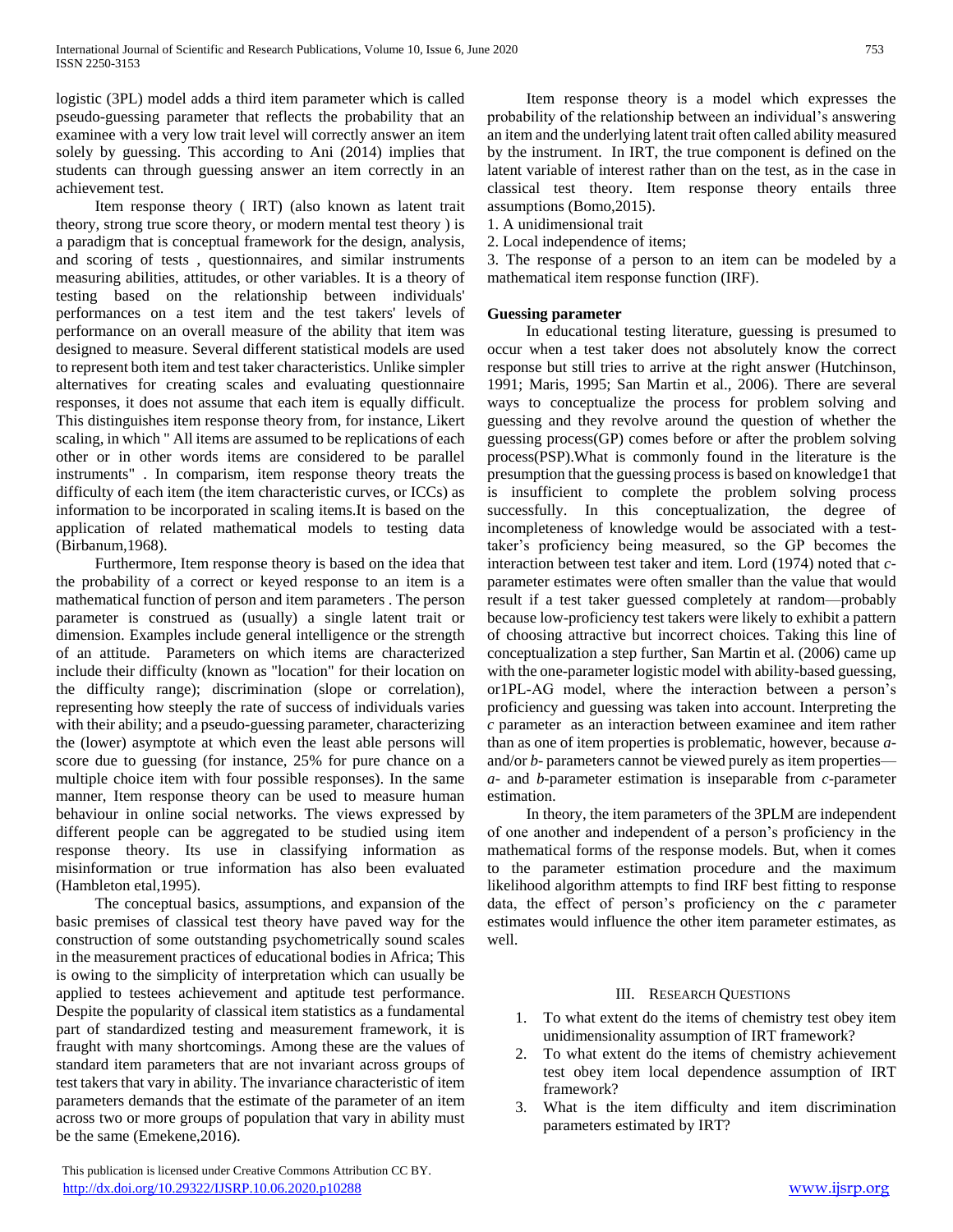4. What is the best available items for the final operation form in chemistry achievement test on the basis of criteria set for IRT framework?

## **Research Design**

 A survey design was adopted for this study. Survey design was on relative elements of the population with common attributes which were chosen with a view to representing the entire population. Moreover, the outcome of the study and selective group was adequate and sufficient which was used as a basis for generalization. The survey method paved way for the researcher to make use of questionnaire. Descriptive analysis was used to analyze the data generated from demographic characteristics of respondents while correlation analysis was used in order to capture in a preliminary manner, the nature of relationship between the variables. This design was considered appropriate for the elicited responses from the respondents which enhanced the systematic investigation of the three parameter model of chemistry achievement test in secondary school in Ibadan metropolis, Oyo State, Nigeria.

## **Population**

 The population of this study consisted of all public secondary school students in Ibadan Metropolis of Oyo State.

# **Sample and Sampling Techniques**

 The sample for the study comprised two hundred and fifty (250) public secondary school participants selected by stratified and simple random sampling procedures. There are 5 local government areas in Ibadan metropolis, Nigeria. Five public secondary schools were selected from each of the 5 local government areas. This makes a total of 25 public secondary schools randomly selected in Ibadan Metrolis of Oyo State. Ten Chemistry students were stratified from each selected public secondary schools.

#### **Instrument**

 The research instrument that was used in the study was "Secondary School Students Chemistry Achievement Test (SSSCAT)". The instrument was a 30-items multiple choice chemistry achievement test, which was developed by the researcher. The instrument contains 30-4 options multiple-choice test which was developed using SS1 Chemistry Syllabus and the instrument was dichotomous. The number of options was maintained at four to give the probability of selection of a key (correct answer) by mere guess as one-fourth or 25 per cent. By so doing, this has reduced the burden (difficulties) on the researcher in providing options for items in the study. A test blue print and table of specification showing topics and number of items per cognitive level was prepared by the researcher. The table of specification was used as guide to develop a specific number of multiple choice test items to cover the various levels of Bloom's taxonomy of cognitive objectives.

 The instrument was subjected to both content and face validation in order to estimate the psychometric properties of the instruments. The instruments was subjected to the scrutiny by the experts in Science and Technology Education Department and Institute of Education, University of Ibadan for content and face validity before final administration to the respondents.

The reliability of the items was established by conducting a pilot study on students in the schools that were not included in the sample. The complete instrument was tested through Kuder Richardson method and the reliability was ensured with coefficient of 0.84 before the final copy was produced. The result of reliability coefficients of each factor was used after the necessary modification of the research instrument before final administration to research.

## **Data Analysis**

 The instrument administered was retrieved, counted and crosschecked to determine attrition rate then coded before analysis. Demographic variables of respondents was analyzed by percentage distribution and frequency counts. Statistical analysis was carried out using polychoric correlation coefficient and JMetrik analysis.

#### IV. RESULTS

# **Research Question One**

 To what extent do the items of chemistry test obey Item unidimensionality assumption of IRT framework?

 To answer this research question, factor analysis was to be computed using SPSS version 24, but it was impossible to conduct a factor analysis in the initial because of high number of redundant items which generated factorability error. To resolve this an itemtotal correlation was done to remove redundant items; which discovered 20 redundant items. This implies that Chemistry achievement test did not satisfy the criteria for item unidimensionality. To further justify the number of factor loading extracted a screen graph was plotted.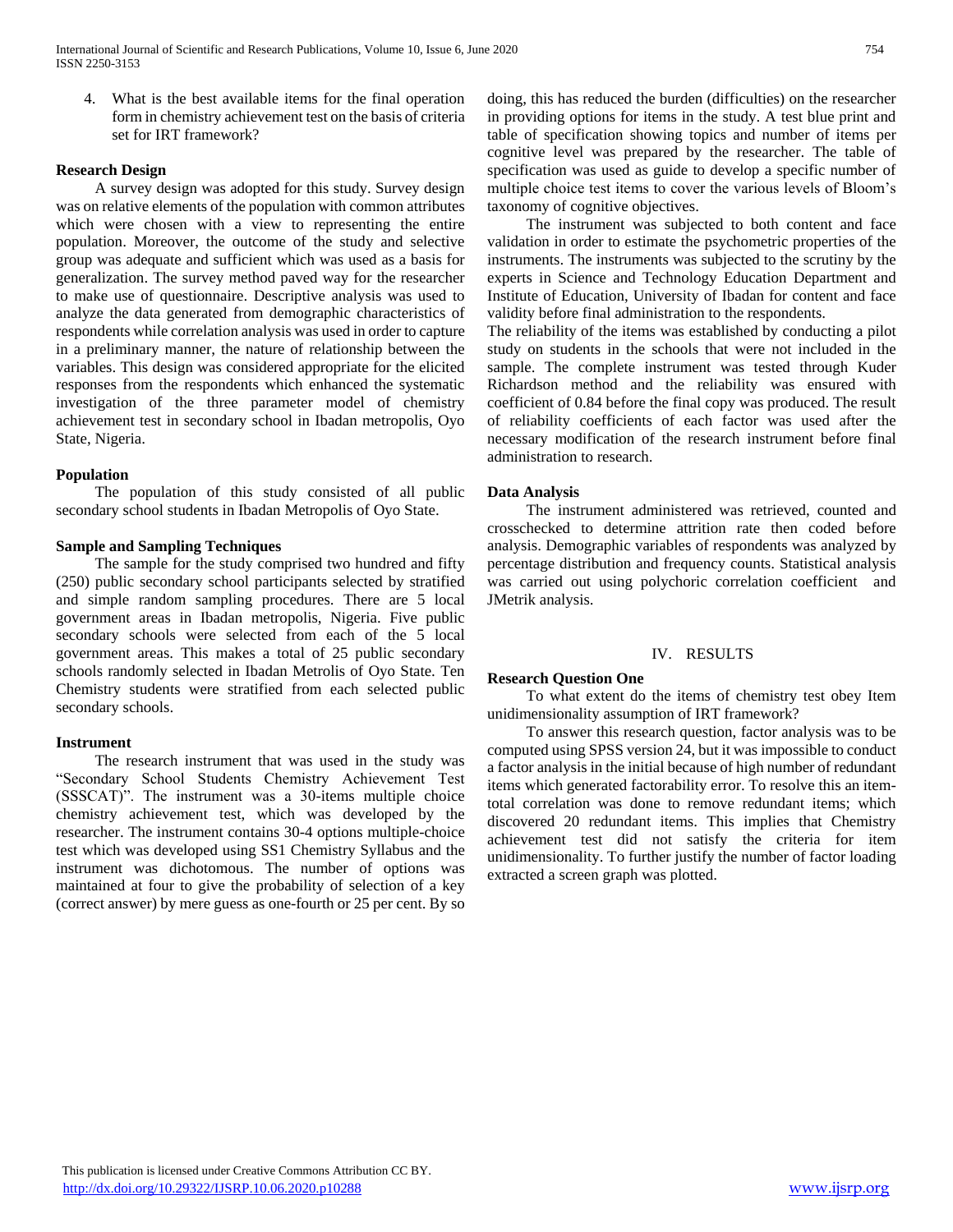



 Figure 1 showing the screen plot revealed that based on the first elbow (first line brake), items of the Chemistry achievement test cannot load on one factor but on two factor having the eigenvalue above 1.0 in view. The scree-plot suggested that Chemistry achievement test items loaded on two component which did not satisfy the criteria for unidimensionality criteria of the item response theory (IRT).

## **Research Question Two**

 To what extent do the items of chemistry test obey Item local dependence assumption of IRT framework?

To answer the second question on IRT criteria for local dependence. A polychoric correlation was done using LISREL version 8.80.

| Items  |      | 2        | 3        | 4        |         | $^{+}$ | 27       | 28       | 29       | 30   |
|--------|------|----------|----------|----------|---------|--------|----------|----------|----------|------|
|        | 1.00 |          |          |          |         |        |          |          |          |      |
|        | .00. | 1.00     |          |          |         |        |          |          |          |      |
|        | .00  | $.360**$ | 1.00     |          |         |        |          |          |          |      |
| 4      | .00  | .110     | .018     | 1.00     |         |        |          |          |          |      |
|        | .00. | $.170*$  | .095     | $.341**$ | 1.00    |        |          |          |          |      |
| $^{+}$ |      |          |          |          |         | $^{+}$ |          |          |          |      |
| 27     | .00  | .434**   | $.225**$ | .087     | $-.057$ |        | 1.00     |          |          |      |
| 28     | .00. | $.282**$ | .028     | $-.124$  | .005    |        | $.391**$ | 1.00     |          |      |
| 29     | .00. | .285**   | .123     | $-.157*$ | $-168*$ |        | $.307**$ | .494**   | 1.00     |      |
| 30     | .00. | .453**   | $.195*$  | $-.006$  | .010    |        | .593**   | $.351**$ | $.411**$ | 1.00 |

**Table 1: Polychoric Correlation of 30items of the Chemistry achievement test**

 Table 1 reveals the polychoric relationship that exist among the 30 items of Chemistry achievement test. From Item 1, there are 49 items correlation coefficients; that is, it correlated with item 2, item 3, item 4 and so on up to item 30. Table 2 further presents the summary of frequencies of the observed polychoric correlations among the 30 items.

 For instance item 2, there were 47 correlation coefficients in that it correlates with items 2, 3, 4, and so on up to items 30.

Among the 47 correlation coefficients, 11 have values that are less than or equal to 0.099; 17 have values that are less than or equal to 0.199, and have also values that are less than or equal to 0.299 and so on. The table presents the polychoric correlations between item 2 and 3, 4, 5, …..30. The tables explains the inter-correlation between other preceding items and the correlations with the subsequent items. In all there were 900 correlations coefficients.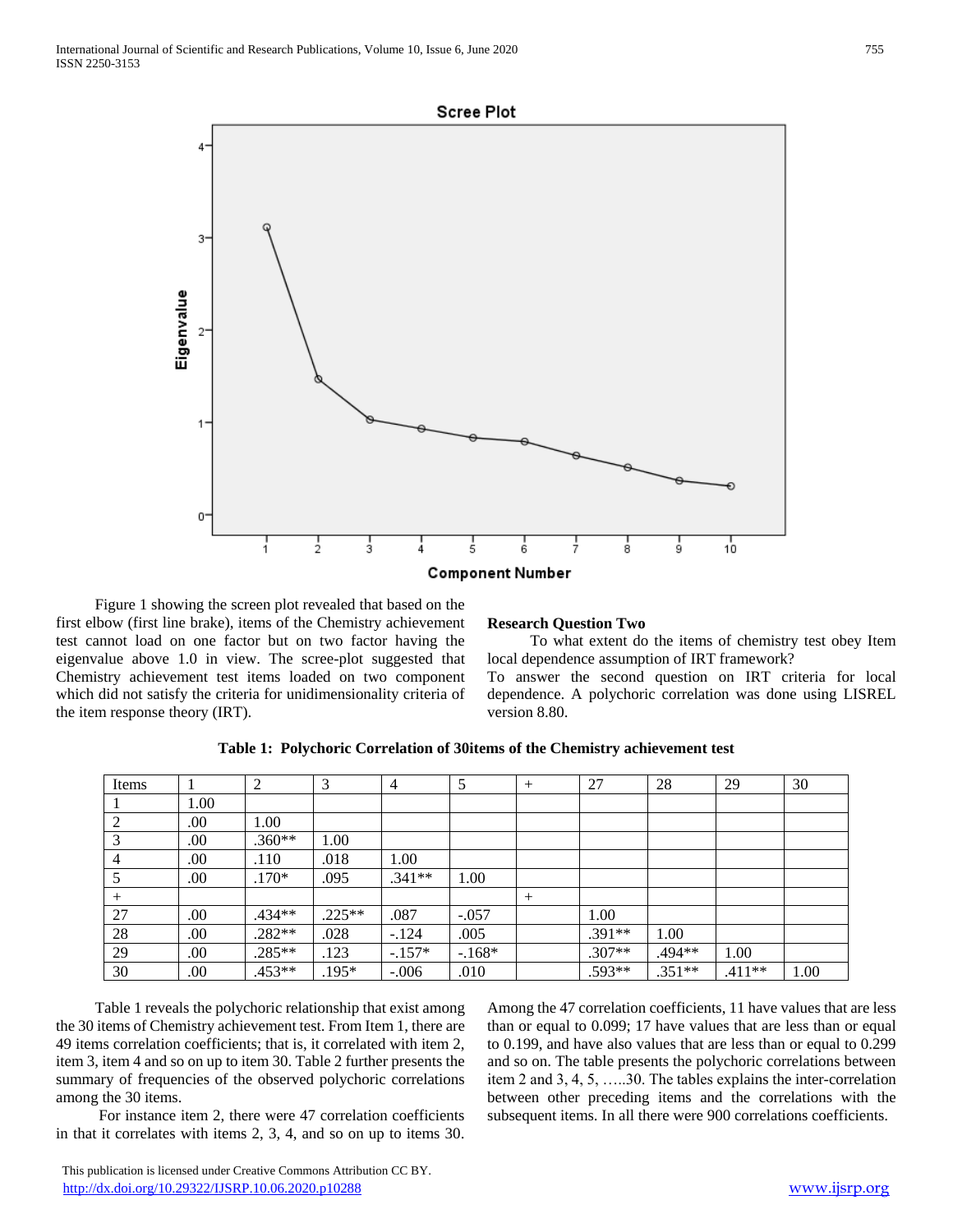| <b>Item</b> | $\leq 0.099$    | $\leq 0.199$    | $\leq 0.299$             | $\leq 0.399$            | $\leq 0.499$             | $\geq 0.500$                                  | No of<br>Correlati<br>on |
|-------------|-----------------|-----------------|--------------------------|-------------------------|--------------------------|-----------------------------------------------|--------------------------|
| $1 - 30$    | $-$             | --              | $\overline{\phantom{a}}$ | $\overline{a}$          | $-$                      | $\overline{a}$                                | $\overline{a}$           |
| $2 - 30$    | 11              | 17              | 10                       | $\overline{4}$          | $\overline{4}$           | $\mathbf{1}$                                  | 27                       |
| $3 - 30$    | 21              | 12              | $\overline{9}$           | $\overline{\mathbf{3}}$ | 1                        | --                                            | 26                       |
| $4 - 30$    | 15              | 16              | $\overline{6}$           | 5                       | $\overline{3}$           | $-$                                           | 25                       |
| $5 - 30$    | 13              | $\overline{21}$ | $\overline{6}$           | $\overline{2}$          | $\overline{a}$           | $-$                                           | $\overline{22}$          |
| $6 - 30$    | 10              | 18              | $\overline{8}$           | $\overline{4}$          | $\overline{a}$           | $\overline{a}$                                | 20                       |
| $7 - 30$    | 17              | 16              | $\overline{9}$           | $\mathbf{1}$            | --                       | $\overline{a}$                                | 23                       |
| $8 - 30$    | 20              | $\overline{9}$  | $\overline{7}$           | $\overline{3}$          | $\mathbf{1}$             | $\mathbf{1}$                                  | $\overline{21}$          |
| $9 - 30$    | 19              | 10              | $\overline{3}$           | $\overline{4}$          | $\mathbf{1}$             | $-$                                           | 37                       |
| $10 - 30$   | $\overline{19}$ | $\overline{9}$  | $\overline{5}$           | $\overline{3}$          | $\mathbf{1}$             | --                                            | 37                       |
| $11-30$     | $\overline{15}$ | $\overline{14}$ | $\overline{4}$           | $\overline{2}$          | $\blacksquare$           | $\overline{\phantom{a}}$                      | $\overline{35}$          |
| $12 - 30$   | 13              | 12              | $\overline{7}$           | $\mathbf{1}$            | $\mathbf{1}$             | $\overline{\phantom{a}}$                      | $\overline{34}$          |
| 13-30       | 14              | 10              | $\overline{3}$           | $\overline{5}$          | $\overline{2}$           | $\mathord{\hspace{1pt}\text{--}\hspace{1pt}}$ | 34                       |
| 14-30       | 17              | 12              | $\overline{5}$           | 1                       | $\overline{\phantom{a}}$ | $\mathrel{{-}-}$                              | 35                       |
| $15-30$     | 13              | 13              | $\overline{5}$           | $\overline{2}$          | $\overline{\phantom{a}}$ | $\mathrel{{-}-}$                              | $\overline{33}$          |
| 16-30       | 11              | 13              | $\overline{5}$           | $\mathbf{1}$            | $\overline{\phantom{a}}$ | $-$                                           | 30                       |
| 17-30       | 14              | 12              | $\overline{4}$           | $\overline{a}$          | $\overline{2}$           | $\ddotsc$                                     | 32                       |
| 18-30       | 13              | 11              | $\overline{5}$           | 1                       | $\overline{\phantom{a}}$ | $\mathrel{{-}-}$                              | 30                       |
| $19-30$     | $\overline{17}$ | $\overline{8}$  | $\overline{4}$           | $\mathbf{1}$            | $\mathbf{1}$             | $\overline{a}$                                | 31                       |
| $20 - 30$   | $\overline{17}$ | $\overline{7}$  | $\overline{3}$           | $\mathbf{1}$            | $\mathbf{1}$             | $\overline{\phantom{a}}$                      | 29                       |
| $21 - 30$   | 13              | $\overline{7}$  | $\overline{2}$           | $\overline{2}$          | $\overline{4}$           | $\overline{\phantom{a}}$                      | 28                       |
| 22-30       | 11              | 6               | $\overline{6}$           | $\mathbf{1}$            | $\mathbf{1}$             | $\overline{\phantom{a}}$                      | 25                       |
| 23-30       | 12              | 5               | 6                        | $\overline{4}$          | $\mathbf{1}$             | $\mathrel{{-}-}$                              | 28                       |
| $24-30$     | 11              | $\overline{8}$  | $\overline{4}$           | $\overline{2}$          | $\overline{a}$           | $\overline{a}$                                | $\overline{25}$          |
| $25 - 30$   | 10              | $\,8\,$         | $\overline{4}$           | $\mathbf{1}$            | $\blacksquare$           | $-$                                           | 23                       |
| $26 - 30$   | $\overline{9}$  | $\overline{8}$  | $\overline{3}$           | $\mathbf{1}$            | $\Box$                   | $\overline{\phantom{a}}$                      | $\overline{21}$          |
| $27 - 30$   | 12              | $\overline{6}$  | $\overline{4}$           | $\mathbf{1}$            | $\overline{\phantom{a}}$ | $-$                                           | $\overline{23}$          |
| $28 - 30$   | $\overline{7}$  | $\overline{6}$  | $\overline{3}$           | $\mathbf{1}$            | $\overline{\phantom{a}}$ | $-$                                           | 17                       |
| 29-30       | 6               | $\,8\,$         | $\overline{3}$           | $\sqrt{2}$              | $\mathbf{1}$             | $\overline{a}$                                | $20\,$                   |
| $30 - 30$   | 6               | $\overline{7}$  | $\overline{6}$           | $\blacksquare$          | $\blacksquare$           | --                                            | 19                       |
| Total       | 120             | 100             | 109                      | 73                      | 43                       | $\overline{2}$                                | 900                      |
| Percentage  | 39.92%          | 35%             | 15.75%                   | 6.1%                    | 3.6%                     | 0.16%                                         | 100%                     |

| Table 2: Summary of Polychoric correlation coefficients among the 30 items |  |  |
|----------------------------------------------------------------------------|--|--|
|                                                                            |  |  |

 Out of 900 correlations among the 30 items, 120 (representing 39.92%) have polychoric correlation coefficient equal or less than 0.099; 100 (representing 35%) have polychoric correlation coefficient equal or less than 0.199; 109 (representing 15.75%) have polychoric correlation coefficient equal or less than 0.299; 73(representing 6.1%) have polychoric correlation coefficient equal or less than 0.399; 43 (representing 3.6%) have polychoric correlation coefficient equal or less than 0.499; 2 (representing 0.16%) have polychoric correlation coefficient equal or less than 0.500. Considering the rule of thumb associated with correlation effect size (when  $r = 0.3$ -0.44 it is called moderate correlation and when  $r = 0.5$  upward is large correlation) the percentage of significant correlations ranging between 0.3-0.5 (i.e

6.1%-0.16%) is very small. Therefore Chemistry achievement test displayed poor local dependence since the items of the scale refuse to display strong correlation value within itself.

# **Research question 3: What is the item difficulty and item discrimination parameters estimated by IRT?**

 To answer the question 30-items on Chemistry achievement test were subjected to analysis using JMetrik. As a result of the model fit assessment conducted, the item fitted 3-PL model the most because this model provided the least -2 log likelihood. The 3PL for IRT respectively. Table 4.4 presents these statistics. The IRT, *b*represents the difficulty parameter, **a** represents the discriminating parameter and **c** represents the guessing factor.

**Table 3: Item Parameter Estimate Summary for IRT models on 30-items of Chemistry achievement test.**

| <b>Item No</b> | <b>IRT</b> |                |         |  |  |
|----------------|------------|----------------|---------|--|--|
|                | ◡          | $\overline{A}$ | ∽<br>v  |  |  |
|                | 1.00       | 1.01           | $-0.54$ |  |  |

 This publication is licensed under Creative Commons Attribution CC BY. <http://dx.doi.org/10.29322/IJSRP.10.06.2020.p10288> [www.ijsrp.org](http://ijsrp.org/)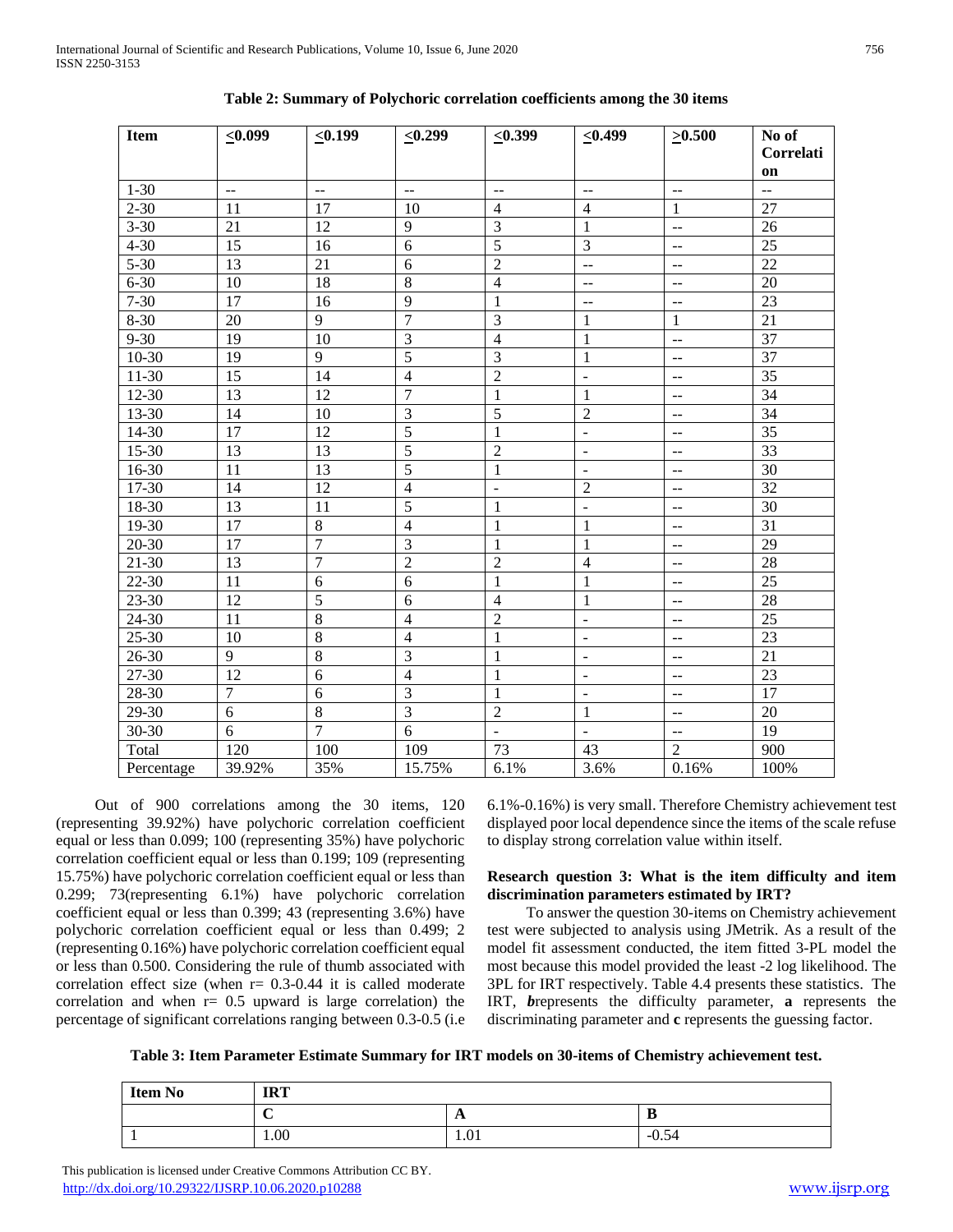| $\overline{2}$  | $0.07\,$ | 1.76    | $-0.42$ |
|-----------------|----------|---------|---------|
| $\overline{3}$  | 0.15     | 1.85    | 0.47    |
| $\overline{4}$  | 0.26     | 0.47    | $-0.01$ |
| $\overline{5}$  | 0.50     | 0.68    | $-1.63$ |
| $\overline{6}$  | 0.50     | 0.58    | $-1.73$ |
| $\overline{7}$  | $0.01\,$ | 0.82    | 29.54   |
| $\,8\,$         | 0.25     | 1.77    | $-0.39$ |
| 9               | 0.20     | 2.19    | 1.81    |
| 10              | 0.04     | 1.35    | 5.96    |
| 11              | 0.50     | 0.91    | $-2.19$ |
| 12              | 0.12     | 2.03    | 0.67    |
| 13              | 0.50     | $-0.73$ | $-0.33$ |
| 14              | 0.50     | 0.60    | $-1.84$ |
| 15              | 0.50     | 0.85    | $-1.95$ |
| 16              | 0.24     | 0.07    | $-2.95$ |
| 17              | 0.01     | 0.82    | 29.54   |
| 18              | 0.50     | 0.14    | $-0.98$ |
| 19              | 0.23     | 0.49    | $-0.72$ |
| $20\,$          | 0.29     | 1.86    | 1.21    |
| 21              | 0.79     | 0.72    | 0.20    |
| 22              | 0.21     | 2.29    | 2.10    |
| $\overline{23}$ | 0.16     | 2.38    | 2.13    |
| 24              | 0.25     | 0.25    | $-0.43$ |
| 25              | 0.22     | 0.42    | $-1.11$ |
| 26              | 0.25     | 0.23    | 2.15    |
| 27              | 0.50     | 0.78    | $-0.88$ |
| 28              | 0.50     | 2.11    | 2.23    |
| 29              | 0.25     | 1.64    | $-1.00$ |
| 30              | 0.77     | 1.76    | $-0.12$ |

Items on **bold** are abnormal items

Table 4.4 reveals the IRT framework five items (7, 11, 17) displayed extreme values on difficulty and the discrimination index

# **Research Question 4:**

# **On the basis of the criteria set for IRT framework (Model fit and test item function assessment) which and how many of the items survived under IRT framework?**

 To answer the research question, table 4.4 was reproduced in table 4.5 (see the preceding sections). Looking at the right hand column of the table where IRT statistics are presented, the items that survived the set criteria are rated as being good (see remark column).

| <b>Item No</b> | <b>IRT</b> |         |               |  |
|----------------|------------|---------|---------------|--|
|                | A          | B       | <b>Remark</b> |  |
|                | 1.01       | $-0.54$ | Good          |  |
| 2              | 1.76       | $-0.42$ | Good          |  |
| 3              | 1.85       | 0.47    | Good          |  |
| $\overline{4}$ | 0.47       | $-0.01$ | Good          |  |
|                | 0.68       | $-1.63$ | Good          |  |
| 6              | 0.58       | $-1.73$ | Good          |  |
| ┑              | 0.82       | 29.54   | Poor          |  |

# **Table 4: Item Parameters estimates and Survived Items**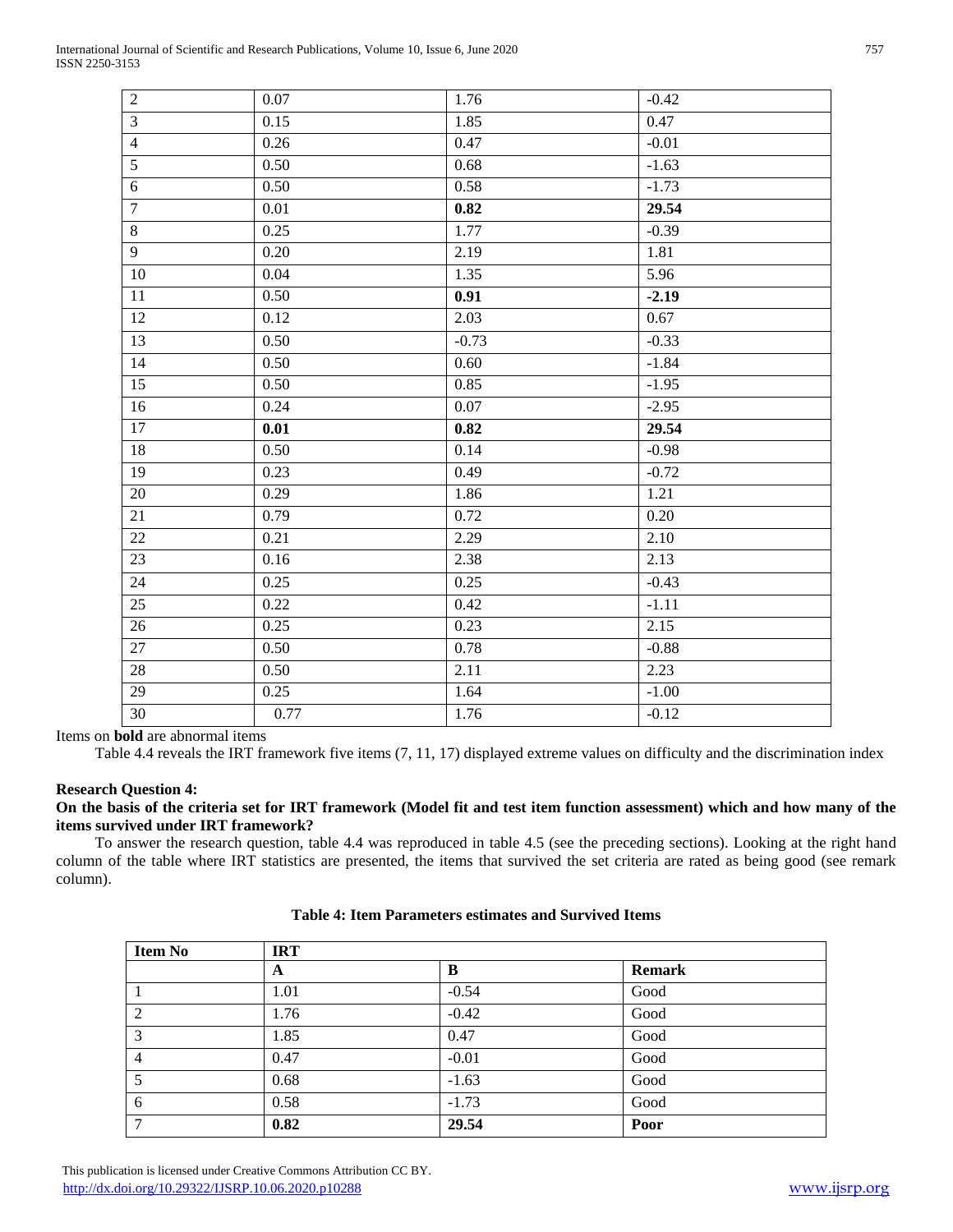| $\,8\,$        | 1.77     | $-0.39$ | Good                  |
|----------------|----------|---------|-----------------------|
| $\overline{9}$ | 2.19     | 1.81    | Good                  |
| 10             | 1.35     | 5.96    | Good                  |
| 11             | 0.91     | 12.19   | Poor                  |
| 12             | 2.03     | 0.67    | Good                  |
| 13             | $-0.73$  | $-0.33$ | Good                  |
| 14             | 0.60     | $-1.84$ | Good                  |
| 15             | 0.85     | $-1.95$ | Good                  |
| 16             | $0.07\,$ | $-2.95$ | Good                  |
| 17             | 0.82     | 29.54   | Poor                  |
| 18             | 0.14     | $-0.98$ | Good                  |
| 19             | 0.49     | $-0.72$ | Good                  |
| $20\,$         | 1.86     | 1.21    | $\operatorname{Good}$ |
| 21             | 0.72     | 0.20    | $\operatorname{Good}$ |
| $22\,$         | 2.29     | 2.10    | $\operatorname{Good}$ |
| 23             | 2.38     | 2.13    | Good                  |
| 24             | 0.25     | $-0.43$ | Good                  |
| 25             | 0.42     | $-1.11$ | $\operatorname{Good}$ |
| 26             | 0.23     | 2.15    | Good                  |
| 27             | 0.78     | $-0.88$ | $\operatorname{Good}$ |
| 28             | 2.11     | 2.23    | Good                  |
| 29             | 1.64     | $-1.00$ | Good                  |
| 30             | 1.76     | $-0.12$ | Good                  |
|                |          |         |                       |

Column 3 of the table 4 presents the assessment of items based on the information each of them contributes to the overall information supplied by the whole test. This assessment requires looking at the test information function (TIF) produced for the 30 items.



 From the test information function, items whose difficulty level fall between -0.9 and 3.0 were good and selected while items whose difficulty parameter fall outside of the range were poor and were removed from the items. There were 3 items in this category. The items include: 7, 11, 17. Therefore 25 items survived the IRT framework criteria out of 30 items of Chemistry achievement test.

# V. DISCUSSION OF FINDINGS

 Research question one examined the extent do the items of chemistry achievement test obey the unidimensionality assumption of IRT framework. The result showed that chemistry achievement test did not satisfy the criteria for item unidimensionality. This is an implication that chemistry test was not driven by one factor; meaning that it was not testing one thing. This can go a long way in affecting the IRT framework because the first assumption is bridged. The result of this study partially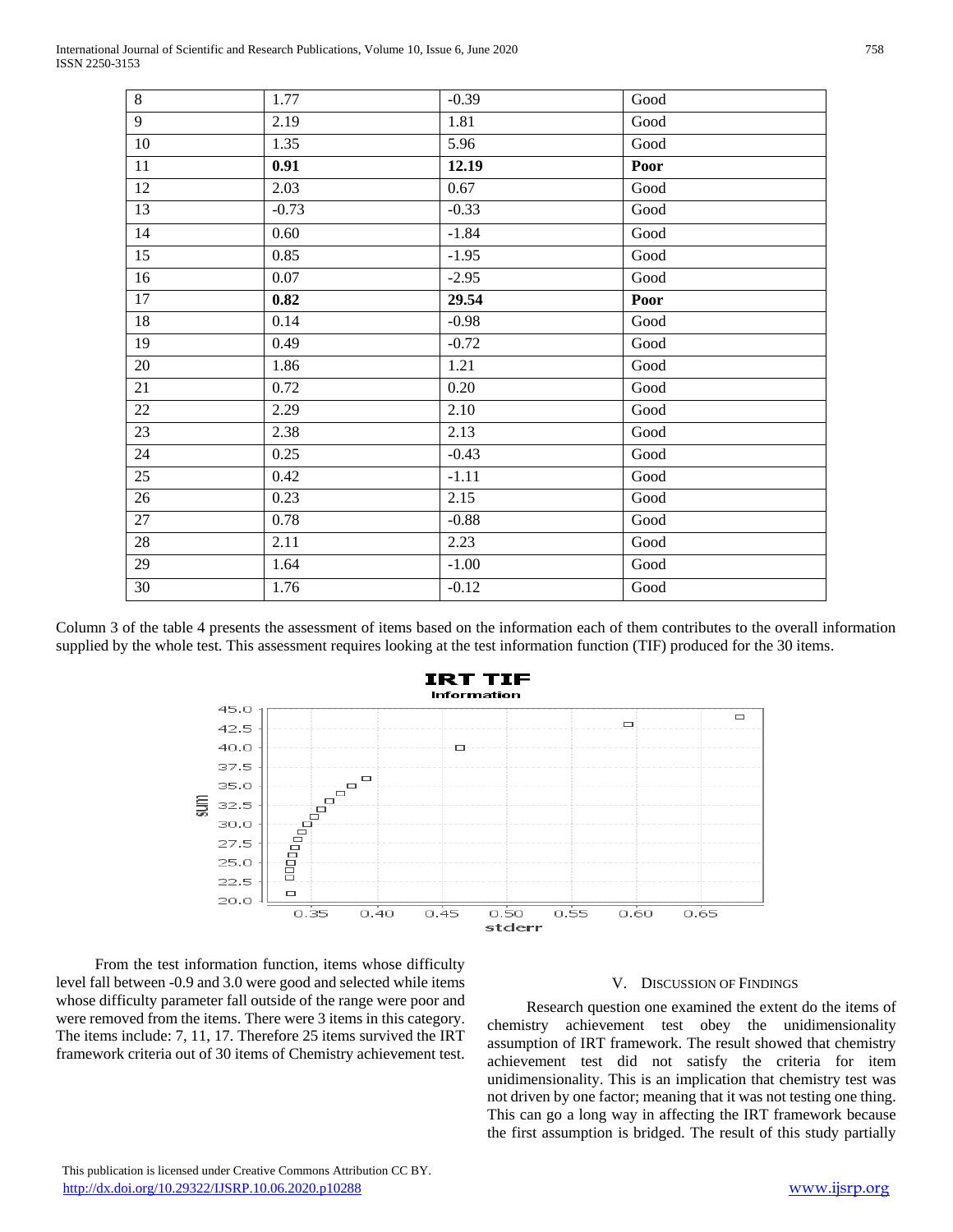corroborated Wise and Sundre (2003) who found similar reliability coefficients for different degrees of motivation filtering. Conversely, findings from Wise,Wise and Bhola (2006) showed a simultaneous decrease in the internal consistency coefficients and the corresponding standard error of measurement.

Research question two examined to what extent the items of chemistry test obeys item local dependence assumption of IRT. The result revealed that from item 1, there are 49 items correlation coefficients; that is, it correlated with item 2, item 3, item 4 and so on up to item 30. Considering the inter -correlation between other preceding items and the correlations with subsequent items, there were 900 correlations coefficients. In the 900 correlations , the following are the polychoric correlational coefficient equal or less than 0.099 (for 120 correlations), 0.199 (f0r 100correlations), 0.299 (for 109 correlations), 0.399 (f0r 73 correlations), 0.499 (for 43 correlations), 0.500 (for 2 correlations). considering the rule of thumb associated with correlation effect size, the percentage of significant correlations ranged between 0.3-0.5 (6.1%-0.16%) and it is very small, meaning that chemistry achievement test displayed poor local dependence since the items of the scale refuse to display strong correlation value within itself and this suggest that chemistry achievement test to some extent satisfy IRT framework. The result of the findings partially corroborated with that of Wingersky, Barton and Lord (1982).

 Research question three examined the item difficulty and item discrimination parameters estimated by IRT. The result revealed that item difficulty ranges between 0.33-0.6 (3.0%-92%). By implication the range of examinees that got the items correctly are between 33% to 66%. Considering the criteria for IRT difficulty index which ranges from  $(-00 \text{ to } +00)$  (baker, 2001), therefore 18 items are considered to be easy and 10 items are considered to be difficult while two of the items shows extreme values of difficulty. The result of the findings on the IRT discrimination index column. Following the criteria for difficulty index which ranges from 0.2 above. Six of the items do not show good discrimination values with poor discrimination power . The result of this findings corroborated Adedoyin and Mokobi (2013) who reported that the discriminations value for a good test items ranges from 0.5 to 2. The result also corroborated that of Baker (2001) who reported that the difficulty values usually are in the range of  $-3$  to  $+3$ .

Research question four stated that on the basis of criteria set for IRT framework which and how many of the items survived under IRT framework. The result showed that based on stated criteria for item response difficulty and discrimination index, 3 items were considered poor. Considering the item response difficulty and discrimination index 3 items were considered poor, these are item (7,11, 17). Therefore 27 items survived the item response framework criteria out of 30 items of Chemistry achievement test. IRT reduces excessive variance in test items through the Item information curse with respect to testees trait. This result partially corroborated previous research which showed that response latency can be useful in measuring both examinee effort in the test (Wise & Kong, 2005) and the effort received by items (Wise, 2006). Additionally, Wise and DeMars (2006) used an effort moderated IRT model based on response latency to consider examinee behavior and were able to better estimate both person and item parameter estimates.

# VI. CONCLUSION

 Based on the findings obtained from the study, it can be concluded, therefore, that the item of chemistry achievement test cannot be loaded on one factor despite all the efforts to do so. It can also be concluded that the items of chemistry achievement test survived under IRT framework, meaning that it fitted the three model parameter to certain extent. Also based on the findings, it can be concluded that the discrimination and difficulty parameter have a level of comparability.

# VII. RECOMMENDATIONS

As a result, the following recommendations are proffered for improving the quality of tests used for educational and psychological researches, namely:

- 1. IRT should be used in test development processes as it enhances the validity and reliability of tests which provides quality assurance in measurement.
- 2. Using the three parameter model will greatly improve characterization of items, item selection, and in turn lead to improved measures which are the aim of test developers.
- 3. Test developers can bank on time-tested IRT item parameter methods to establish item difficulty and item discrimination characteristic of items.
- 4. Collaboration of government and non-governmental agencies to fund research and also provide a more conducive research enhancing supports and environments for further findings and finally researchers and scholars are called upon to corporatelycohabit research finding(s) with the western research so as to promote adaptation and acceptance across the world. In conclusion, the study has shown a positive significance to criterion related (predictive) validity when subjected to an exploratory factor analysis.

# **REFERENCES**

- [1] Ababio, O.Y. (2005). The New School Chemistry for Senior Secondary Schools, Africa Fast Publishers Ltd, Onitsha, Pp 2-5.
- [2] Adams, D. (1993). Defining educational quality. IEQ Publication #1: Biennial Report.
- [3] Adams, D., & Chapman, D. (2002). The quality of education: Dimensions and strategies. Education in Developing Asia. Vol. 5.
- [4] Adedoyin, O.O. and Mokobi, T. (2013) .Using IRT psychometric analysis in examining the quality of junior certificate mathematics multiple choice examination test items. International Journal of Asian Social Science, 3(4): 992 -1011. View at Google Scholar.
- [5] Anderson, L.W., Ryan, D.W. & Shapiro, B.J. (1989). The IEA classroom environment study. Oxford: Pergamon Press.
- [6] Ani, E.N. (2014).Application of item response theory I the development and validation of multiple choice test in economics. ( Master's Thesis). University of Nigeria, Nsukka.
- [7] Anne, B. (2005). "Sociable Hyperlinks: An Ethnographic Approach to Connectivity." In: Hine, C. (ed). Virtual Methods: Issues in Social Research on the Internet. Oxford: Berg, 183-197.
- [8] Asiyai,R.I.(2005)-Enhancing Chemistry Teaching in Secondary Schools through Concept Mapping Instructional Strategy. In Nzewi, U.(Ed.)Proceedings of the 46th Annual Conference of Science Teachers